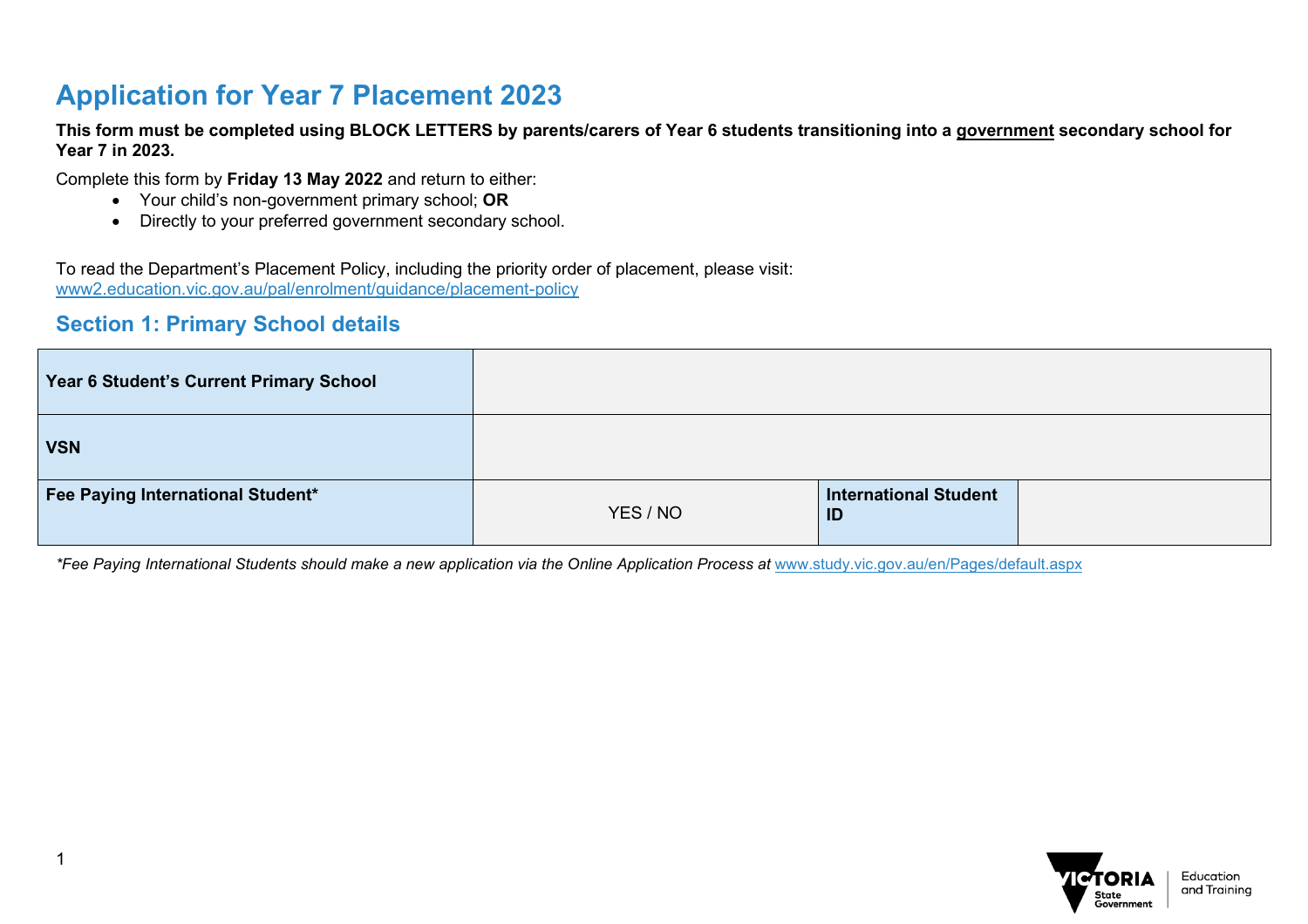### **Section 2: Year 6 student details**

| <b>Family Name</b>                      |                                                              |                                               |                                           |
|-----------------------------------------|--------------------------------------------------------------|-----------------------------------------------|-------------------------------------------|
| <b>First Given Name</b>                 |                                                              | Date of Birth<br>$(dd\text{-}mm\text{-}yyyy)$ | $\frac{1}{\sqrt{2}}$ $\frac{1}{\sqrt{2}}$ |
| <b>Second Given Name</b>                |                                                              | <b>Gender</b>                                 |                                           |
| Preferred name (if applicable)          |                                                              |                                               |                                           |
|                                         | <b>Current Permanent Residential Address</b>                 |                                               |                                           |
| <b>Apartment Number</b> (if applicable) |                                                              |                                               |                                           |
| <b>Street Number and Name</b>           |                                                              |                                               |                                           |
| <b>Suburb</b>                           |                                                              | <b>Postcode</b>                               |                                           |
| <b>Current mailing address</b>          | $\Box$ Same as residential $\Box$ Different (complete below) |                                               |                                           |
| <b>Street Number and Name</b>           |                                                              |                                               |                                           |
| <b>Suburb</b>                           |                                                              | <b>Postcode</b>                               |                                           |

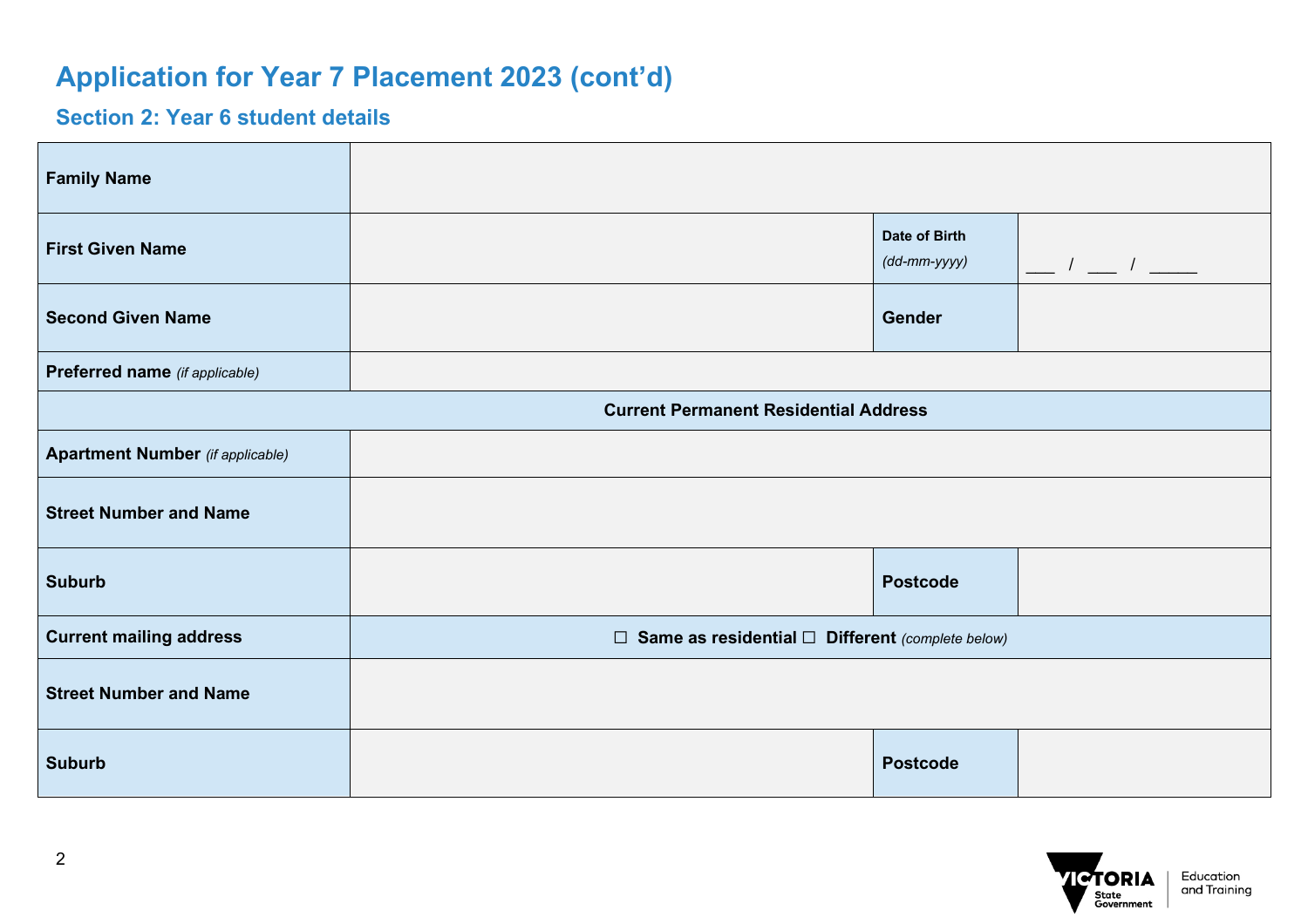### **Section 3: Parent or Carer details**

|                                                                                    | <b>Adult A</b>                                                                                       |                                                                                    | <b>Adult B</b>                                                                                |
|------------------------------------------------------------------------------------|------------------------------------------------------------------------------------------------------|------------------------------------------------------------------------------------|-----------------------------------------------------------------------------------------------|
| <b>Relationship to Child</b><br>(Parent, Carer, Step-Parent,<br>Grandparent, etc.) |                                                                                                      | <b>Relationship to Child</b><br>(Parent, Carer, Step-Parent,<br>Grandparent, etc.) |                                                                                               |
| <b>Title</b> (Ms, Mrs, Mr, etc)                                                    |                                                                                                      | <b>Title</b> (Ms, Mrs, Mr, etc)                                                    |                                                                                               |
| <b>Given Name</b>                                                                  |                                                                                                      | <b>Given Name</b>                                                                  |                                                                                               |
| <b>Family Name</b>                                                                 |                                                                                                      | <b>Family Name</b>                                                                 |                                                                                               |
| <b>Mobile Number</b>                                                               |                                                                                                      | <b>Mobile Number</b>                                                               |                                                                                               |
| <b>Phone Number</b> (home)                                                         |                                                                                                      | <b>Phone Number</b> (home)                                                         |                                                                                               |
| <b>Email address</b>                                                               |                                                                                                      | <b>Email address</b>                                                               |                                                                                               |
| On weekdays, student<br>lives with Adult A<br>(tick one)                           | □ Full Time or Mostly<br>$\Box$ Equal Time (equal spilt with <b>Adult B)</b><br>□ Sometimes or Never | On weekdays,<br>student lives with<br><b>Adult B</b> (tick one)                    | □ Full Time or Mostly<br>$\Box$ Equal Time (equal split with Adult A)<br>□ Sometimes or Never |
| <b>Permanent</b><br><b>Residential Address</b>                                     | □ Same as Section 2<br>$\Box$ Different to Section 2, please complete:                               | <b>Permanent</b><br><b>Residential Address</b>                                     | □ Same as Section 2<br>$\Box$ Different to Section 2, please complete:                        |
| Nominate primary contact for all calls and correspondence (tick one)               |                                                                                                      | $\Box$ Adult A                                                                     | $\Box$ Adult B<br>$\Box$ Both Adults                                                          |

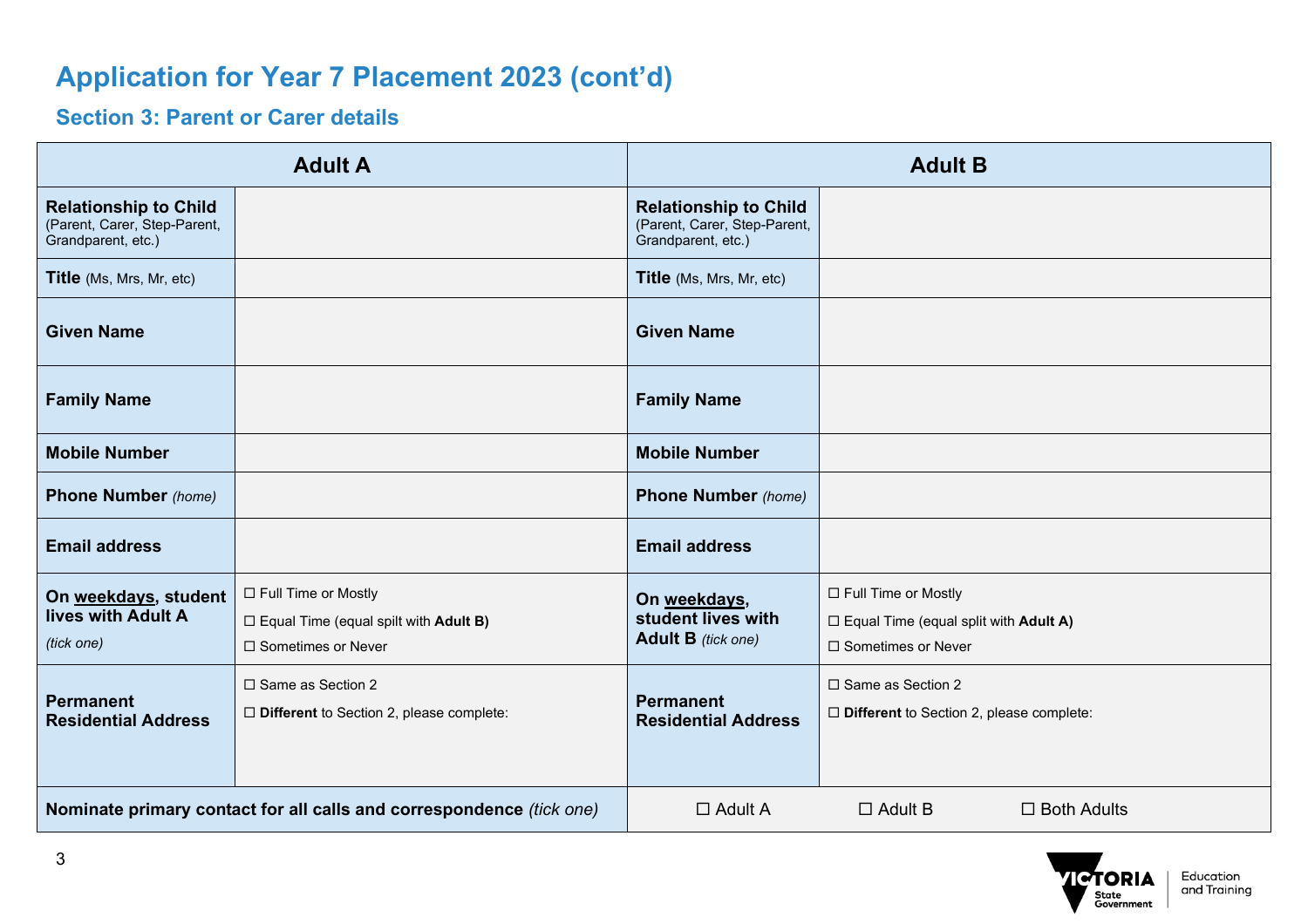#### **Section 4: Government school placement preferences**

Complete **Section 4** if:

- you are seeking a Year 7 placement in a government school; **OR**
- you are in doubt of a Year 7 placement at a non-government (Catholic or independent) school; **OR**
- you have not received the outcome of your child's registration application for home schooling.

#### **Section 4A: Designated neighbourhood school**

To locate your child's designated neighbourhood school for Year 7 in 2023, enter your permanent residential address at [www.findmyschool.vic.gov.au](http://www.findmyschool.vic.gov.au/)

### **Section 4B: Secondary school preferences**

List up to three government schools in your order of preference below. You can list your designated neighbourhood school as your only preference or as your second or third preference.

#### **You do not have to list three schools, however if your child is unable to be placed at any of your preferred schools, your child's placement will be referred to your designated neighbourhood school, as listed in Section 4A.**

If you would like to request placement for your Year 6 child under a sibling claim, please also complete **Section 4C.**

| Government school name (include campus if applicable) | Office Use Only - Date of Distribution |  |
|-------------------------------------------------------|----------------------------------------|--|
|                                                       |                                        |  |
| າ                                                     |                                        |  |
| 3                                                     |                                        |  |

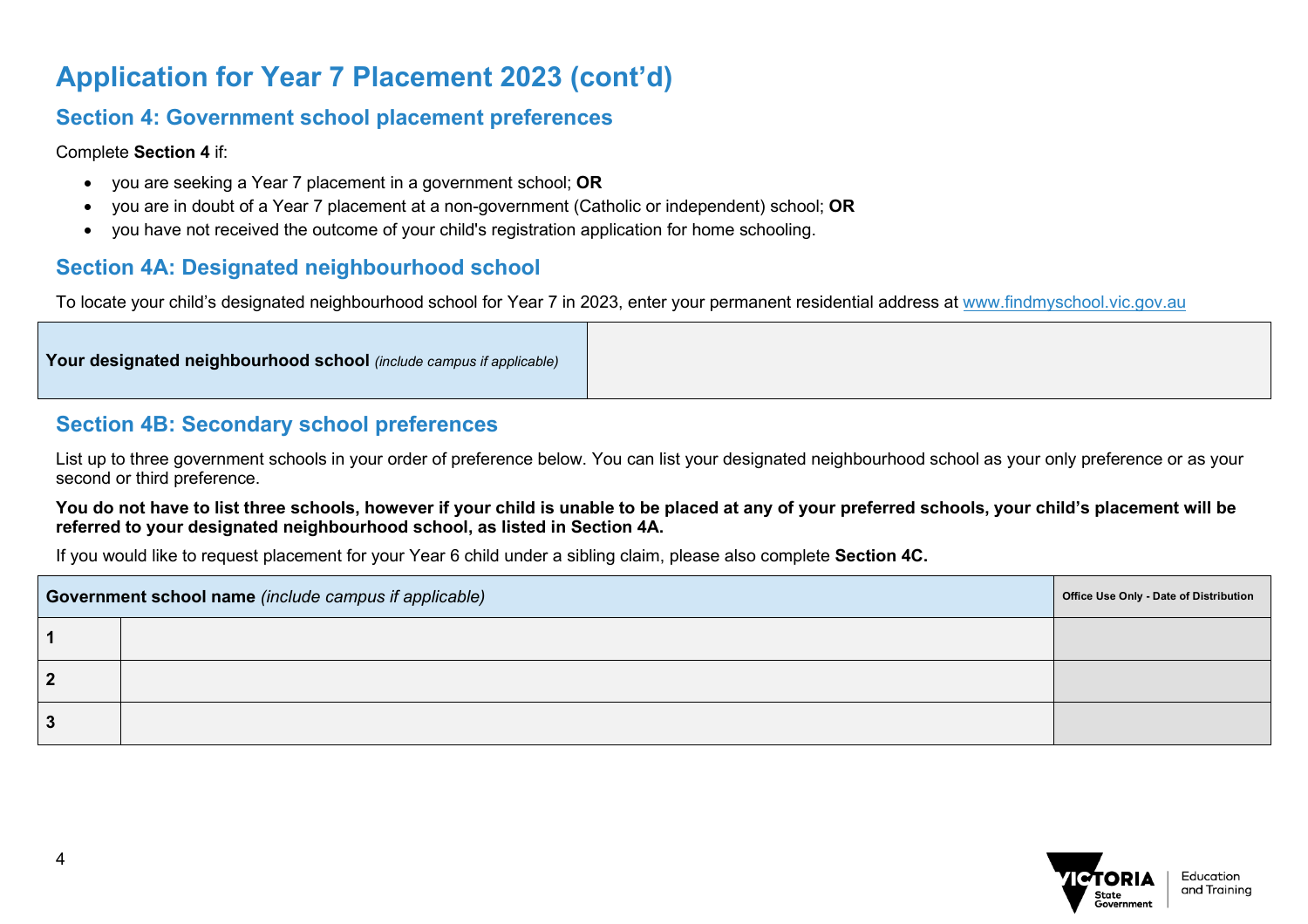### **Section 4C: Sibling Claim**

A sibling claim can be made for government schools where:

1) the sibling resides at the same permanent residential address as your Year 6 child; **and**

2) the sibling is currently enrolled at the school; **and**

3) the sibling will continue to be enrolled at the school in 2023.

#### **Include the name of the school and the 2023 year level of the sibling below.**

| <b>Government school name</b> | Name of sibling | Year level in 2023 |
|-------------------------------|-----------------|--------------------|
|                               |                 |                    |
|                               |                 |                    |

### **Section 5: Non-Government school (catholic or Independent) or home schooling placements**

Only complete **Section 5** if you have received confirmation of a place in a non-government school **OR** if you have confirmed registration for your child for home schooling in 2023.

You are also encouraged to complete Section 4 if you:

- are in doubt about the status of the non-government school place; or
- you have a confirmed non-government place but would still like to be considered for a government place for Year 7 in 2023; or
- your registration for home schooling is still being assessed by the VRQA.

If you have already applied for, or believe you will be applying for, home schooling or a placement in a non-government school for 2023, please indicate the name of the school below.

| Name of Catholic or independent school | <b>Confirmed Place</b> |
|----------------------------------------|------------------------|
|                                        | YES / NO               |
| Home schooling                         | <b>Details</b>         |
| Date application form sent to the VRQA | / 2022                 |
| Outcome of application                 | APPROVED / REFUSED     |